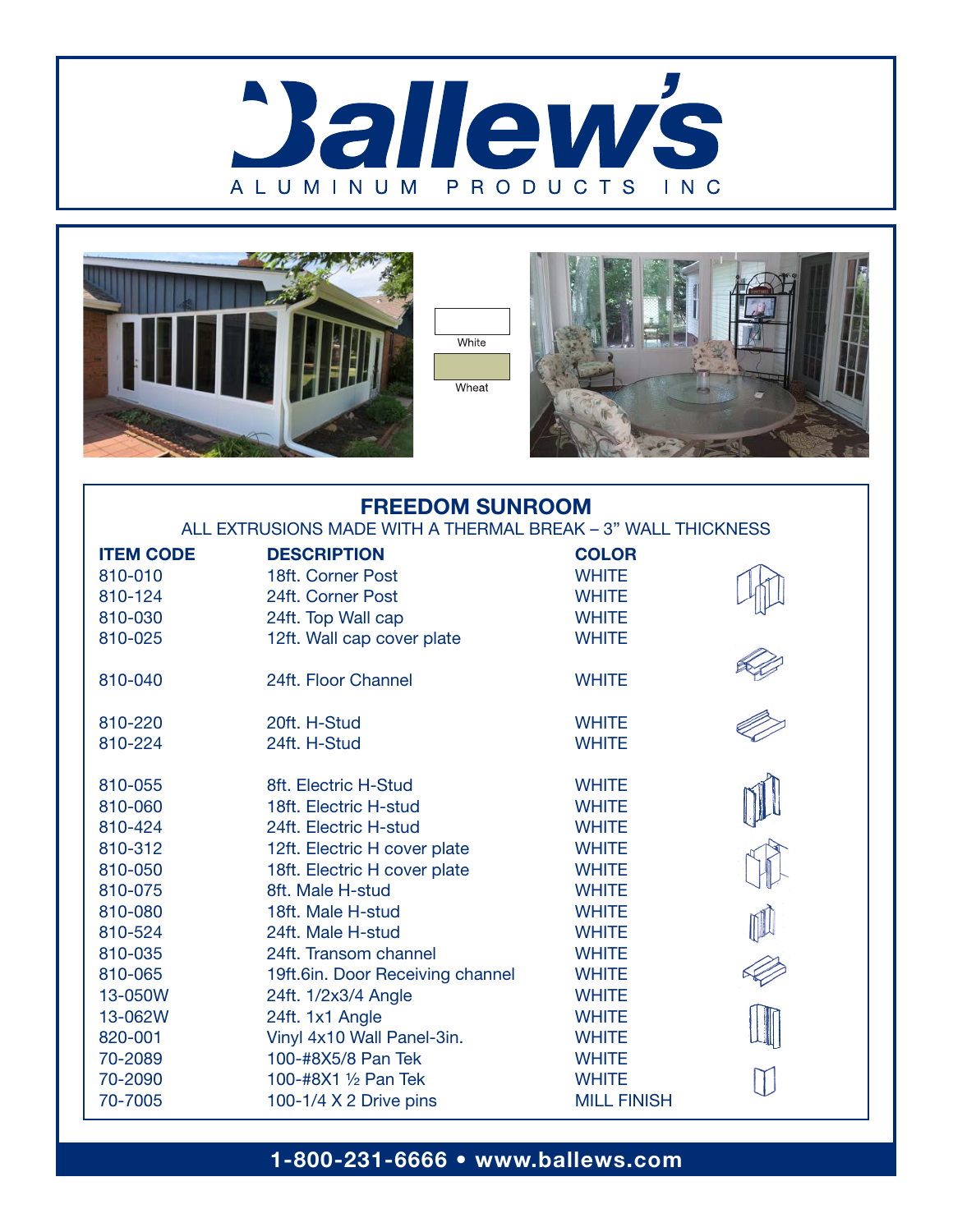

Windows are XO Sliders with equal panes of glass for a cleaner and more attractive appearance. Interlocks at meeting rail to seal out water and air. Adjustable brass rollers provide durable troublefree operation. Twin cam locks insure top quality security. Fiberglass Screen.

| <b>ITEM CODE</b> | <b>DESCRIPTION</b>           | <b>COLOR</b> |  |
|------------------|------------------------------|--------------|--|
| 150-35X60        | 36x60 Vinyl Window Annealed  | <b>WHITE</b> |  |
| 150-41X60        | 42x60 Vinyl Window Annealed  | <b>WHITE</b> |  |
| 150-47X60        | 48x60 Vinyl Window Annealed  | <b>WHITE</b> |  |
| 151-35X60        | 36x60 Vinyl Window Tempered  | <b>WHITE</b> |  |
| 151-41X60        | 42x60 Vinyl Window Tempered  | <b>WHITE</b> |  |
| 151-47X60        | 48x60 Vinyl Window Tempered  | <b>WHITE</b> |  |
|                  |                              |              |  |
| 150-3X12         | 36x12 Vinyl Transom Annealed | <b>WHITE</b> |  |
| 150-41X12        | 42x12 Vinyl Transom Annealed | <b>WHITE</b> |  |
| 150-47X12        | 48x12 Vinyl Transom Annealed | <b>WHITE</b> |  |
| 151-35X12        | 36x12 Vinyl Transom Tempered | <b>WHITE</b> |  |
| 151-41X12        | 42x12 Vinyl Transom Tempered | <b>WHITE</b> |  |
| 151-47X12        | 48x12 Vinyl Transom Tempered | <b>WHITE</b> |  |
| 151-35X18        | 36x18 Vinyl Transom Tempered | <b>WHITE</b> |  |
| 151-41X18        | 42x18 Vinyl Transom Tempered | <b>WHITE</b> |  |
| 151-47X18        | 48x18 Vinyl Transom Tempered | <b>WHITE</b> |  |
|                  |                              |              |  |
| 151-11X60        | 60x12 Side Light Tempered    | <b>WHITE</b> |  |
| 151-23X60        | 60x24 Side Light Tempered    | <b>WHITE</b> |  |

Full View Entry Door. Superior Polyurethane core with 13.0 R-VALUE. Steel cladding for additional strength and durability. Mechanical interlock for exceptional structural strength. Composite lock block reinforcement for the lockset and deadbolt area.20-guage steel hinge reinforcement.

| 170-30X68 | 3068 Right Hand In-swing Door  | <b>WHITE</b>          |
|-----------|--------------------------------|-----------------------|
| 171-30X68 | 3068 Left Hand In-swing Door   | <b>WHITE</b>          |
| 172-30X68 | 3068 Left Hand Out-swing Door  | <b>WHITE</b>          |
| 173-30X68 | 3068 Right Hand Out-swing Door | <b>WHITE</b>          |
| 70-7010   | <b>Lockset with Deadbolt</b>   | <b>BRUSHED NICKEL</b> |
|           |                                |                       |

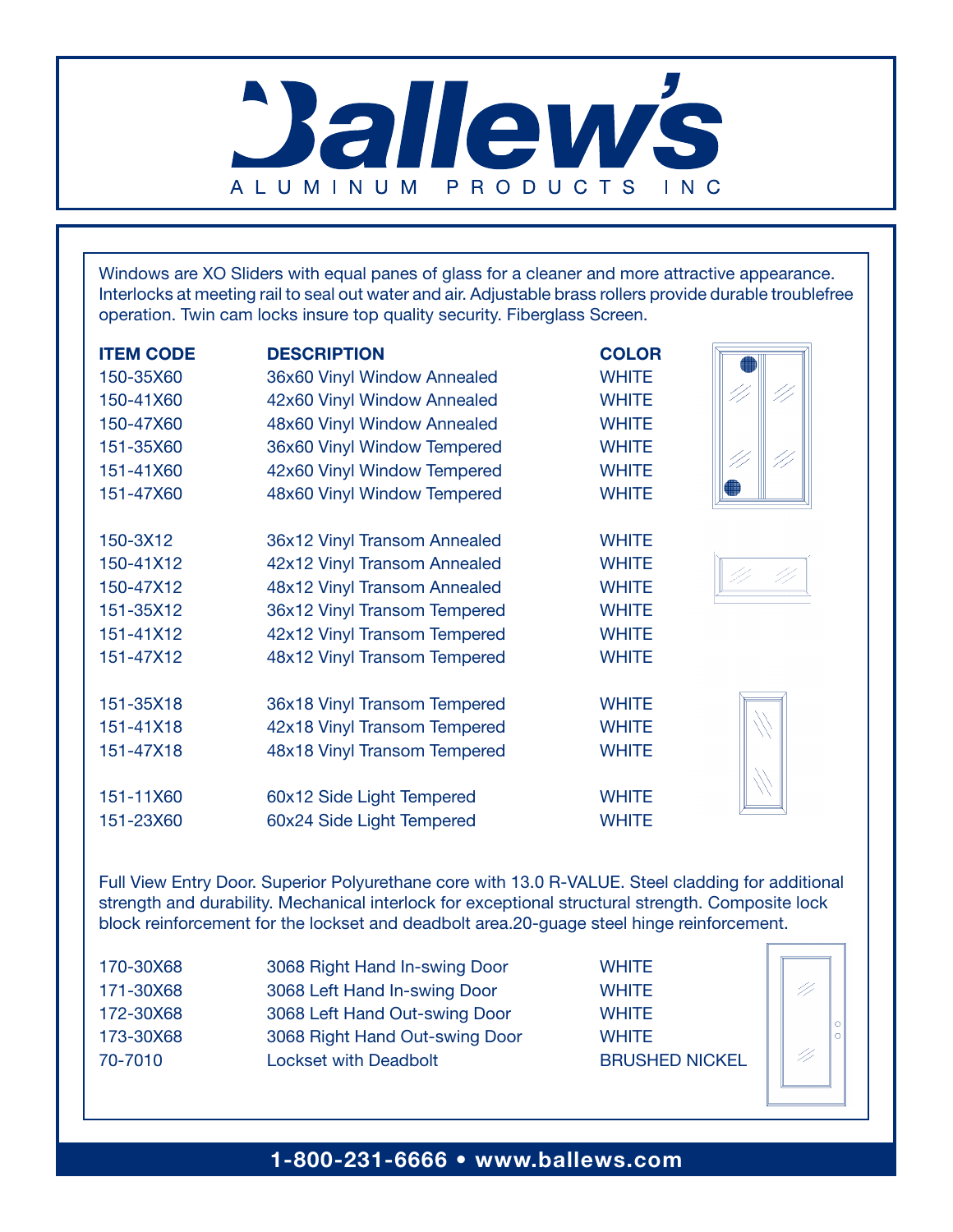



| <b>ITEM CODE</b> | <b>DESCRIPTION</b>               | <b>COLOR</b>       |  |
|------------------|----------------------------------|--------------------|--|
| 820-010          | 18ft. Corner Post                | <b>WHEAT</b>       |  |
| 820-124          | 24ft. Corner Post                | <b>WHEAT</b>       |  |
| 820-030          | 24ft. Top Wall Cap               | <b>WHEAT</b>       |  |
| 820-025          | 12ft. Wall cap cover plate       | <b>WHEAT</b>       |  |
| 820-040          | 24ft. Floor Channel              | <b>WHEAT</b>       |  |
| 820-020          | 18ft. H-stud                     | <b>WHEAT</b>       |  |
| 820-224          | 24ft. H-stud                     | <b>WHEAT</b>       |  |
| 820-060          | 18ft. Electric H-stud            | <b>WHEAT</b>       |  |
| 820-424          | 24ft. Electric H-stud            | <b>WHEAT</b>       |  |
| 820-312          | 12ft. Electric H cover plate     | <b>WHEAT</b>       |  |
| 820-050          | 18ft. Electric H cover plate     | <b>WHEAT</b>       |  |
| 820-080          | 18ft. Male H-stud                | <b>WHEAT</b>       |  |
| 820-524          | 24ft. Male H-stud                | <b>WHEAT</b>       |  |
| 820-035          | 24ft. Transom channel            | <b>WHEAT</b>       |  |
| 810-065          | 19ft.6in. Door receiving channel | <b>WHITE</b>       |  |
| 13-050S          | 24ft. 1/2x3/4 Angle              | <b>WHEAT</b>       |  |
| 13-062C          | 24ft. 1x1 Angle                  | <b>CLAY</b>        |  |
| 821-001          | Vinyl 4x10 Wall Panel-3in.       | <b>WHEAT</b>       |  |
| 71-2089          | 100-#8X5/8 Pan Tek               | <b>SANDSTONE</b>   |  |
| 71-2090          | 100-#8X11/4 Pan Tek              | <b>SANDSTONE</b>   |  |
| 70-7005          | 100-1/4X2 Drive Pins             | <b>MILL FINISH</b> |  |